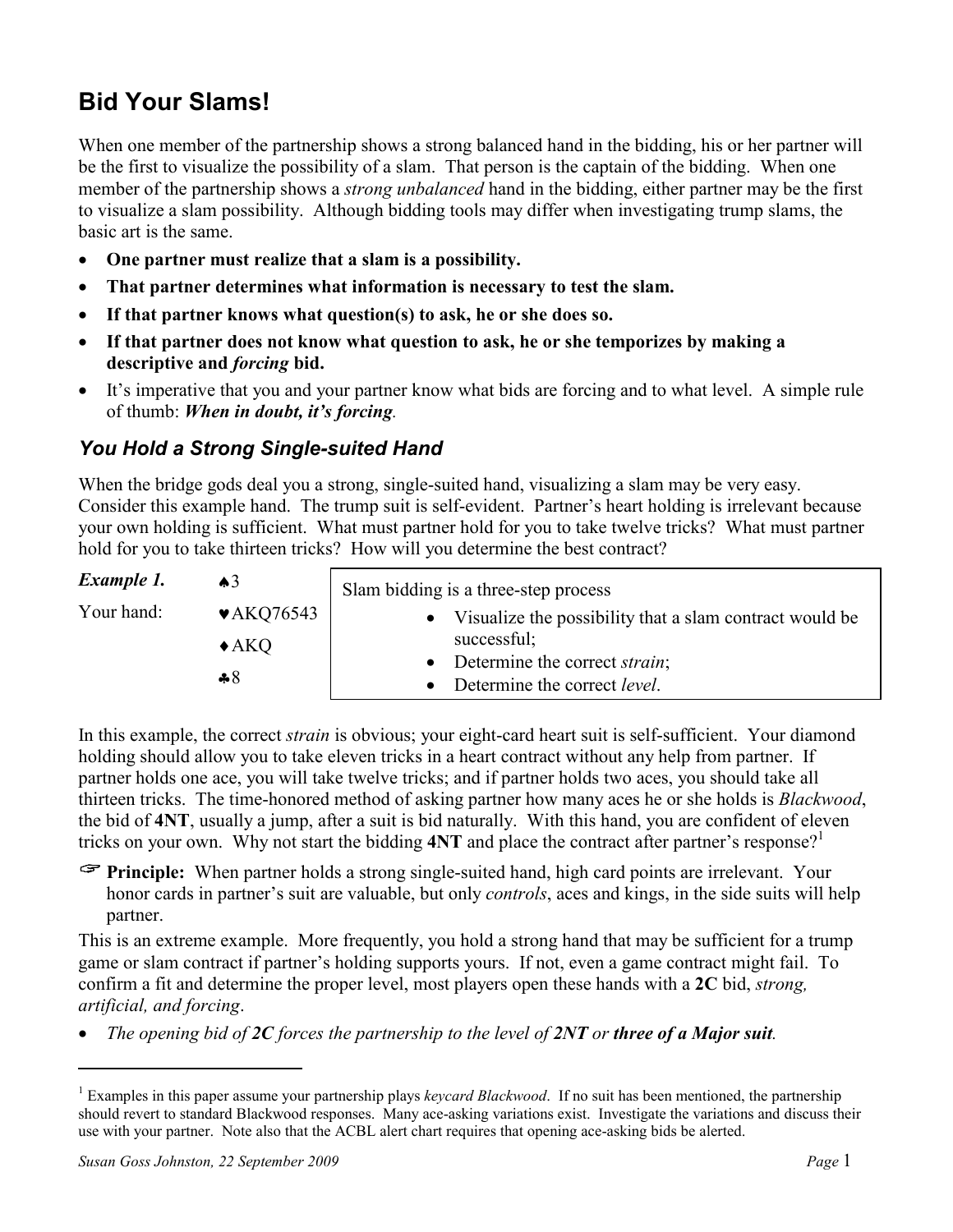- The response of 2D is waiting or negative. It tends to show no interest in slam and possibly no prospect for game. Responder may pass after the level of 2NT or 3 Major is reached (but see the next point). $^{2}$
- Opener will show a five-card or longer suit at his second bid. Each new suit by opener is forcing for one round.
- Opener's rebid of 2NT shows a balanced hand with 22-24 HCP and tends to deny a five-card suit. Responder may pass with no points. Stayman and transfer bids will apply after the 2NT rebid by opener.
- Responder may show a positive response by bidding a five-card or longer suit (2H, 2S, 3C, or 3D) or by bidding 2NT (usually 8-10 HCP, balanced hand) or 3NT (usually 11-13 HCP, balanced hand). Any positive response is forcing to game and indicates that a slam may be possible.

| <b>Example 2.</b> | $\triangle$ AQJT864 | You open the auction $2C$ . Partner responds $3D$ (positive response, |
|-------------------|---------------------|-----------------------------------------------------------------------|
| Your hand:        | $\bullet$ A9        | usually at least five diamonds). You show your suit by bidding 3S     |
|                   | $\triangle$ K2      | and partner responds 3NT.                                             |
|                   |                     | • What does partner's hand look like?                                 |
|                   | $*KT$               | • What is the correct <i>strain</i> ?                                 |
|                   |                     | $\bullet$ Is a slam possible?                                         |

Partner has transferred control of this auction to you after completing the description of his hand – balanced, five diamonds, and less than three spades. The positive response shows some values and should guarantee at least one control. The safest game contract is 4S, but if that's your next bid, partner will pass. Before making your next bid, visualize partner's possible controls.

- If partner holds no aces, eleven tricks are the maximum. Partner better have at least one king for that positive response!
- If partner holds one ace, a small slam is likely to depend on a finesse.
- If partner holds one ace and the king of trumps, a small slam is a good bet.
- If partner holds two aces, the small slam is a good bet, and a grand slam will depend on at least one finesse.
- If partner holds three keycards, the small slam is assured and the grand slam may depend on the heart king.

Your partner's response to *keycard Blackwood*, **4NT**, should solve your problem and help you place the contract. What will you bid after these responses? Do you see any problems?

- 1. 5C showing 0 or 3 keycards
- 2. 5D showing 1 (or 4) keycards

- 3. 5H showing 2 (or 5) keycards without the Queen of trumps
- 4. 5S showing 2 (or 5) keycards with the Queen of trumps

<sup>&</sup>lt;sup>2</sup> There are many variations in responses to the strong  $2C$  opening and passionate advocates of each method. These variations include *step responses*, *double negative*, *second negative*, and the automatic 2D for all hands. Warning! Personal opinion: Most of these variations do not allow responder to describe his or hand until the three- or four-level is reached. Visualizing slams requires that the probable strain is identified first, something that can be very difficult if responder's shape is unknown. The automatic 2D response avoids this problem, but locating keycards may be more dangerous if opener is worried that responder holds nothing helpful.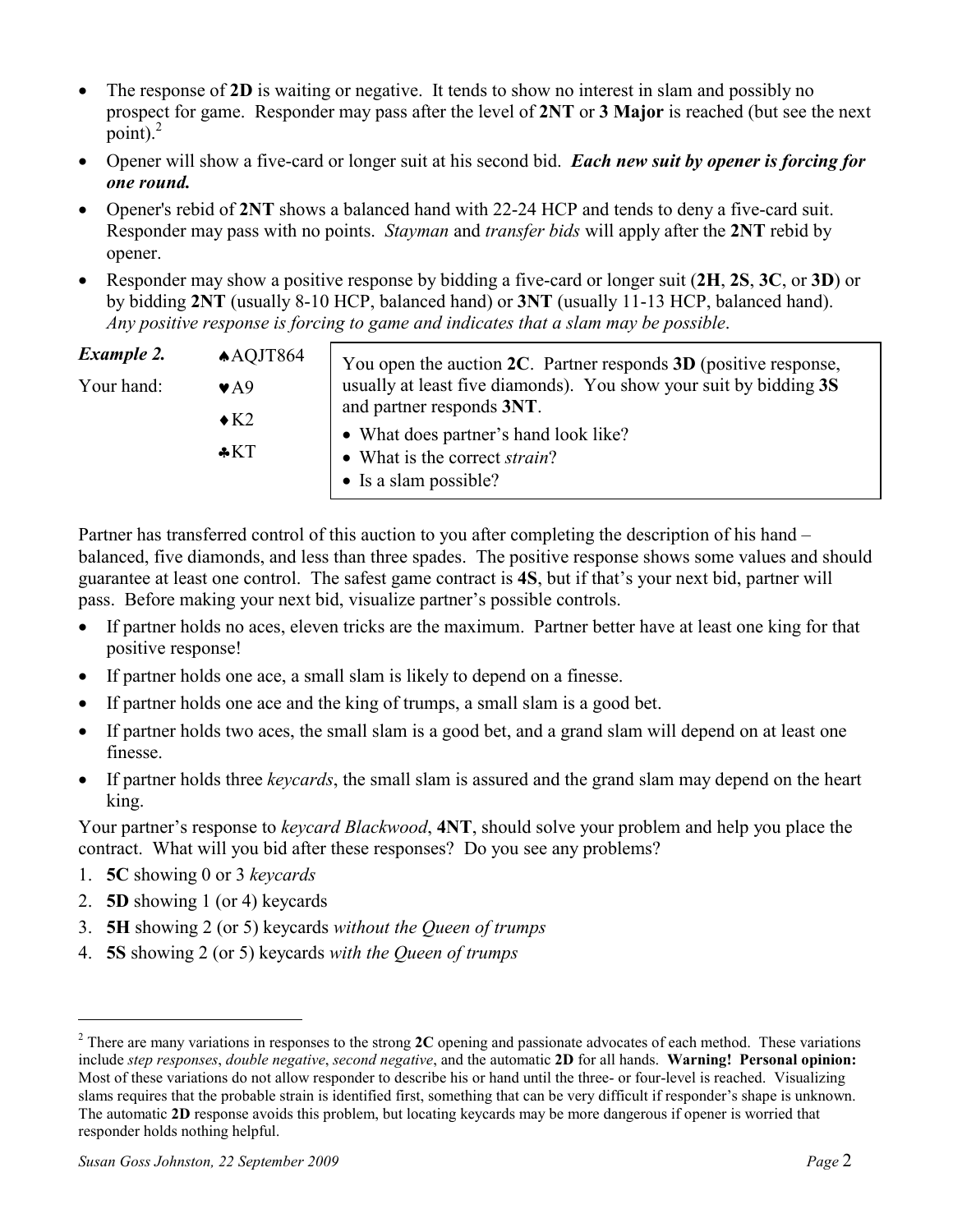**Principle:** When one partner has shown a strong, suit-oriented hand, the bid of 4NT is usually treated as a Blackwood ace-asking bid. Because the king of trumps is such a valuable card, keycard responses are essential for accurate slam bidding.

# You Hold a Strong Two-suited Hand

When holding a strong two-suited hand, you must first determine which suit should be the trump suit, and then determine partner's key holdings in the side suits. These hands are usually best described with a jump shift: open the bidding at the one-level in one suit and jump shift to the other suit with your next bid.<sup>3</sup> Be careful, though. Partner is not forced to respond to a one-level opening bid and the opponents may not have enough high cards or suit length to overcall. If you hold more than 20 HCP or five or more spades, open the bidding 2C and hope to show your two suits quickly.

| Example 3. | $\triangle$ AKQ853              | You might plan to open 1S and jump shift to show this strong two-                                                                        |  |  |
|------------|---------------------------------|------------------------------------------------------------------------------------------------------------------------------------------|--|--|
| Your hand: | $\bullet$ 7                     | suiter; however, you cannot risk partner passing your 1S opening bid<br>when the opponents may not be able to make a two-level overcall. |  |  |
|            | $\triangle$ AKQ974<br>$A - - -$ | You open the auction $2C$ , then bid $2S$ over partner's $2D$ response.<br>Can partner pass your 2S bid?<br>$\bullet$                    |  |  |

In the above hand, you are missing 22 HCP, but only four of those are critical, the ace of hearts. If partner has a fit for one of your two suits, you want to play a six-level contract in that suit. You want to play a seven-level contract in spades or diamonds *if partner holds the ace of hearts*. If you use Blackwood and bid 4NT, what do you do if partner's response is 5D? Partner has one ace, but is it the ace of clubs or the ace of hearts? When holding a void or two quick losing tricks in an unbid side suit, Blackwood is not your best option. Use a *cue-bid sequence* instead.<sup>4</sup> When one hand is known to be strong and a trump suit has been agreed upon, subsequent bids in new suits, usually at the four-level, show first-round controls, cheapest ace or void. The next round of bidding, usually at the five-level, shows second-round controls, cheapest king or singleton. Consider this auction using the example hand:

2C (strong, artificial, forcing) 2D (negative or waiting response)

2S (suit) 3S (three-card plus support)

4C (cheapest first-round control) 4H (first-round control of hearts - denies void in diamonds)

7S (no need for further information)

- Principle: Trump slams frequently depend upon specific card holdings, not on numbers of aces or kings alone. Even keycard Blackwood cannot always determine specific cards. Use cue-bid sequences to determine the location of specific aces and kings.
- Principle: Blackwood responses may cause problems when investigating minor suit slams. If partner's response forces the partnership to the six-level missing two aces, there are two options. A

 $3$  Many players no longer play *strong jump shifts*. They choose to play *weak jump shifts* at all times. Warning! Personal opinion: With many partners, I do play weak jump shifts in competition, but when the opponents are not bidding, a weak jump shift only preempts partner. Most partnerships also overuse the bid. Hands in which a jump shift is necessary in reaching a slam contract occur more frequently than those in which responder's hand is so weak that only a weak jump shift will allow the partnership to play a safe contract. For those that do play weak jump shifts in all situations, remember to alert the bid if there is no competition from the opponents.

 $4$  Exclusion Blackwood is a variation used by some partnerships when asking for aces with a void in a side suit. Warning! Personal observation: I had this variation on my card for more than five years. The opportunity to use it came up only once, and we would have gotten to the correct level without it. I took it off my card long ago.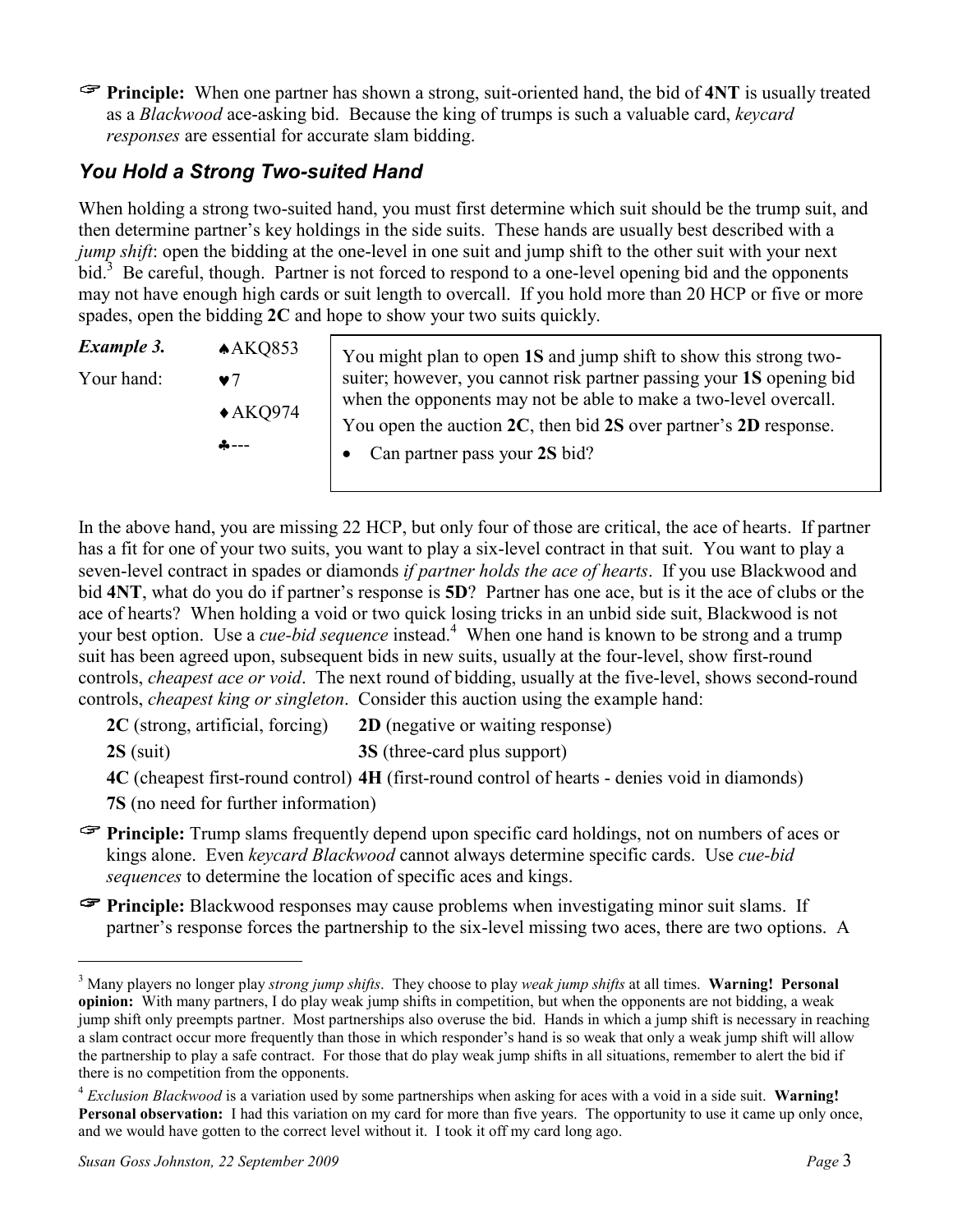five-level bid in a new suit by the Blackwood bidder asks partner to bid 5NT. If 5NT is a safe contract, use this option. Otherwise, bid the slam confidently. You may get lucky. Consider using a cue-bid sequence to locate missing controls instead. 5

#### The Five-Level Major Suit Bid

You suspect that a spade slam contract is a possibility, but you don't know how to communicate that possibility to partner. You follow partner's 4S bid with a bid of 5S. What do you expect partner to do? When investigating major suit slams, a five-level bid of the trump suit must have some meaning. If you and partner are using this bid as an all-purpose slam try, be aware that what you are really doing is "passing the buck." Partner must make a slam decision, but does not know what factors to consider when making that decision.

| Example 4. | $\triangle$ OT74    | Although a case could be made for opening this hand 1D, planning to               |
|------------|---------------------|-----------------------------------------------------------------------------------|
| Your hand: | $\bullet$ ---       | follow this with a jump shift into the spade suit, you open the bidding           |
| A K        | $\triangle$ AKQ8543 | 2C. Surprise! Partner responds 2S. You know that a slam is a good<br>possibility. |
|            |                     | What information do you need to know about partner's hand?                        |

There are only two cards that are relevant in partner's hand – the ace and king of spades. If you choose to ask partner how many keycards partner holds, and the answer is three, you have no problem. If partner's answer is two, however, it's not safe to assume those two cards are the top trump honors. In a constructive auction, standard bidding reserves the five-level bid of a major trump suit to ask partner for trump quality. Partner is requested to take one of these actions:

- Pass with none of the top three trump honors;
- Bid six of the major with one of the top three trump honors;
- Bid seven of the major with two of the top three trump honors.
- **Principle:** It is usually right to bid five of the major trump suit when the only question you need to ask partner is, "How good are your trumps?"

# Partner Opened the Bidding!

You hold a strong hand, but partner dealt and opened the bidding. Visions of slam arise immediately, but investigate carefully. Consider this example.

| Example 5. | AJ4                      | Partner deals and opens the bidding 1S. You have a good hand and |  |  |
|------------|--------------------------|------------------------------------------------------------------|--|--|
| Your hand: | $\blacktriangleright$ A6 | slam may be possible, but                                        |  |  |
|            | $\triangle$ AT832        | Do you know what the correct strain should be?<br>$\bullet$      |  |  |
|            | AAKJ6                    | Do you know what question(s) to ask partner?                     |  |  |

When you have no specific question to ask partner, and you don't know what the correct strain should be, you cannot take control of the auction. Make descriptive, forcing bids and listen to partner's response.

 $\mathcal F$  Principle: A jump shift is unconditionally forcing to game and demands control of the auction. Reserve the *jump shift* only for those hands in which the probable strain is known.

<sup>&</sup>lt;sup>5</sup> After minor suit agreement has occurred, some partnerships play a Blackwood variant such as Minorwood or Redwood. Warning! Personal observation: Both these variants once appeared on my convention card, but they have long since disappeared. I use keycard Blackwood (1430) or cue-bid sequences, even when investigating minor suit slams.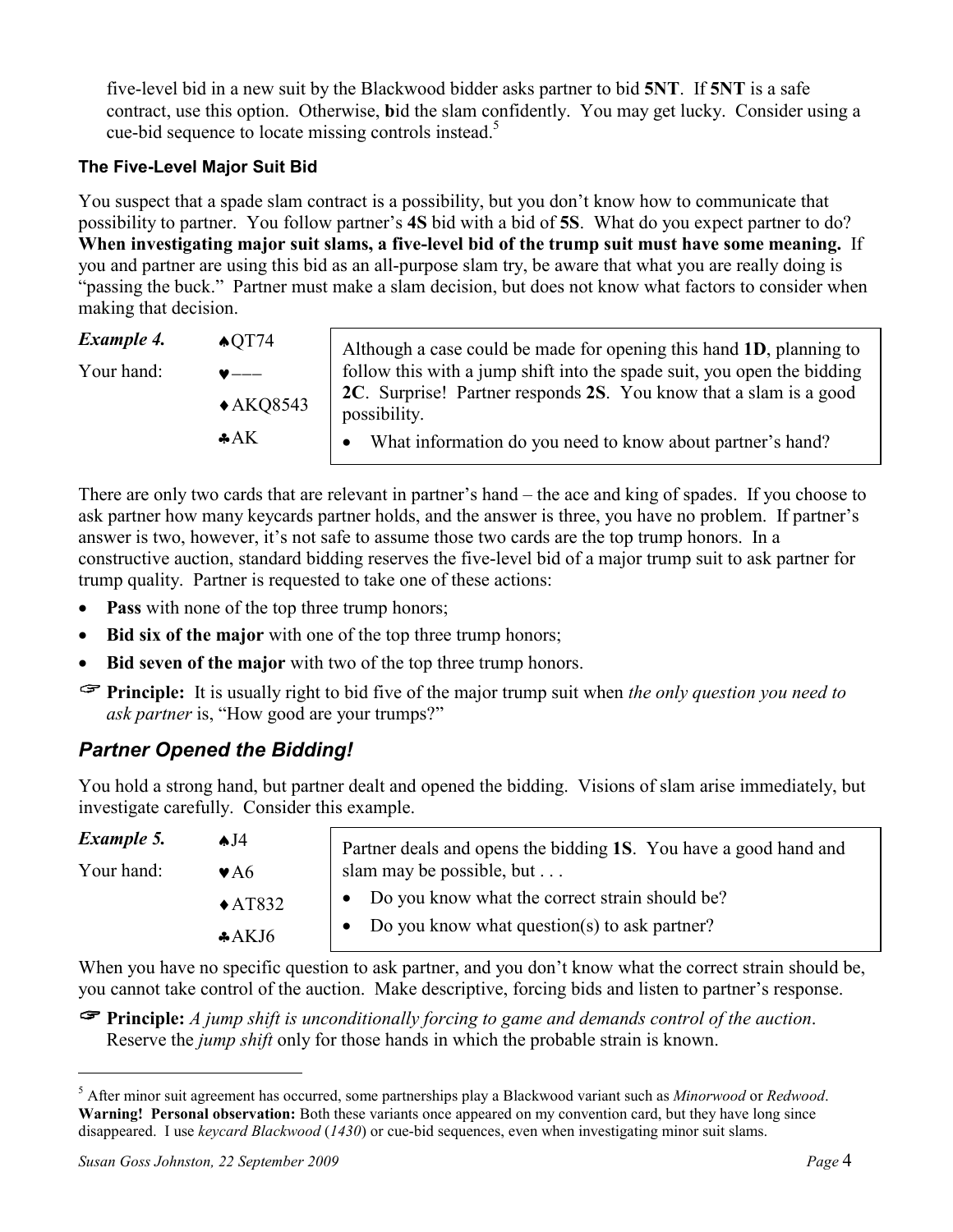With the above hand, simply bid 2D. In a standard auction, this bid shows at least ten high card points, at least four diamonds, and is forcing for one round.<sup>6</sup> Partner's next bid may give you enough information to take control of the auction.

| Example 6. | A A J4                                             | Partner deals and opens the bidding 1S. You know the correct strain |  |
|------------|----------------------------------------------------|---------------------------------------------------------------------|--|
| Your hand: | $\blacktriangleright$ A6                           | and a slam is very likely.                                          |  |
|            | What action should you take?<br>$\triangle$ AKT832 |                                                                     |  |
|            | $*86$                                              | Would <i>keycard Blackwood</i> be a good response?                  |  |

In the above example, you know that a spade slam is a good possibility. You and your partner are playing keycard Blackwood, so you bid 4NT and partner responds 5D showing one keycard. You sign off in 6S. The opponents cash the  $A$ AK at tricks one and two. *OOPS!* Perhaps you should have been more cautious. First, show your strength by bidding 3D, a jump shift, with your first bid. Support partner's spade suit with your second bid. Now, partner can take intelligent action.

**Principle:** Asking for keycards when you hold two immediate losers in an unbid suit may be a dangerous action. Show your strength and support, but leave further action to partner.

### Bidding Slams Based on Fits

Beginning bridge players are always told that an opening hand opposite an opening hand should result in a game contract. What they seldom hear, however, is that when no trump fit is found, a game contract may fail. More experienced bridge players realize this, but even they fail to take advantage of the corollary. An opening hand opposite an opening hand may result in a trump slam contract if the two hands fit together well. In standard bidding, the key to bidding these "fit slams" is a concept called bidding out your pattern. These auctions can be difficult to create, so become familiar with two bidding conventions that help describe these excellent trump fits: the splinter bid and the Jacoby 2NT major suit raise. Both conventions are game forcing and show slam interest. Don't play these conventions without discussing them with your partner first.

 $\mathcal F$  Principle: When evaluating trump slam possibilities, remember that the better the fit, the fewer the high card points required. The corollary is: be cautious in slam bidding when a good fit does not exist.

#### Super Trump Fits

 $\overline{a}$ 

Partner opened the bidding, you hold an opening hand, and you know that the partnership has at least nine trumps. Slam may be a possibility and probably depends on partner's exact distribution and side suit controls. If you are the partner who first recognizes the slam possibility, your bids must be forcing and must either elicit specific information from partner or convey specific information to partner.

| Example 7a. | $\triangle$ 3              | Partner opens the bidding 1H. A slam may be possible, even if |
|-------------|----------------------------|---------------------------------------------------------------|
| Your hand:  | $\blacktriangleright$ AKQ6 | partner holds a minimum opening hand.                         |
|             | $\triangle$ A6532          | How can you safely investigate?                               |
|             | $*974$                     | Is a slam likely if partner's opening bid were 1S?            |

<sup>&</sup>lt;sup>6</sup> If your partnership plays two-over-one, this two-over-one response is game forcing. Warning! Personal opinion: I like the two-over-one system. Establishing a game-force at the two-level allows the communication that's sometimes essential in investigating close slam contracts.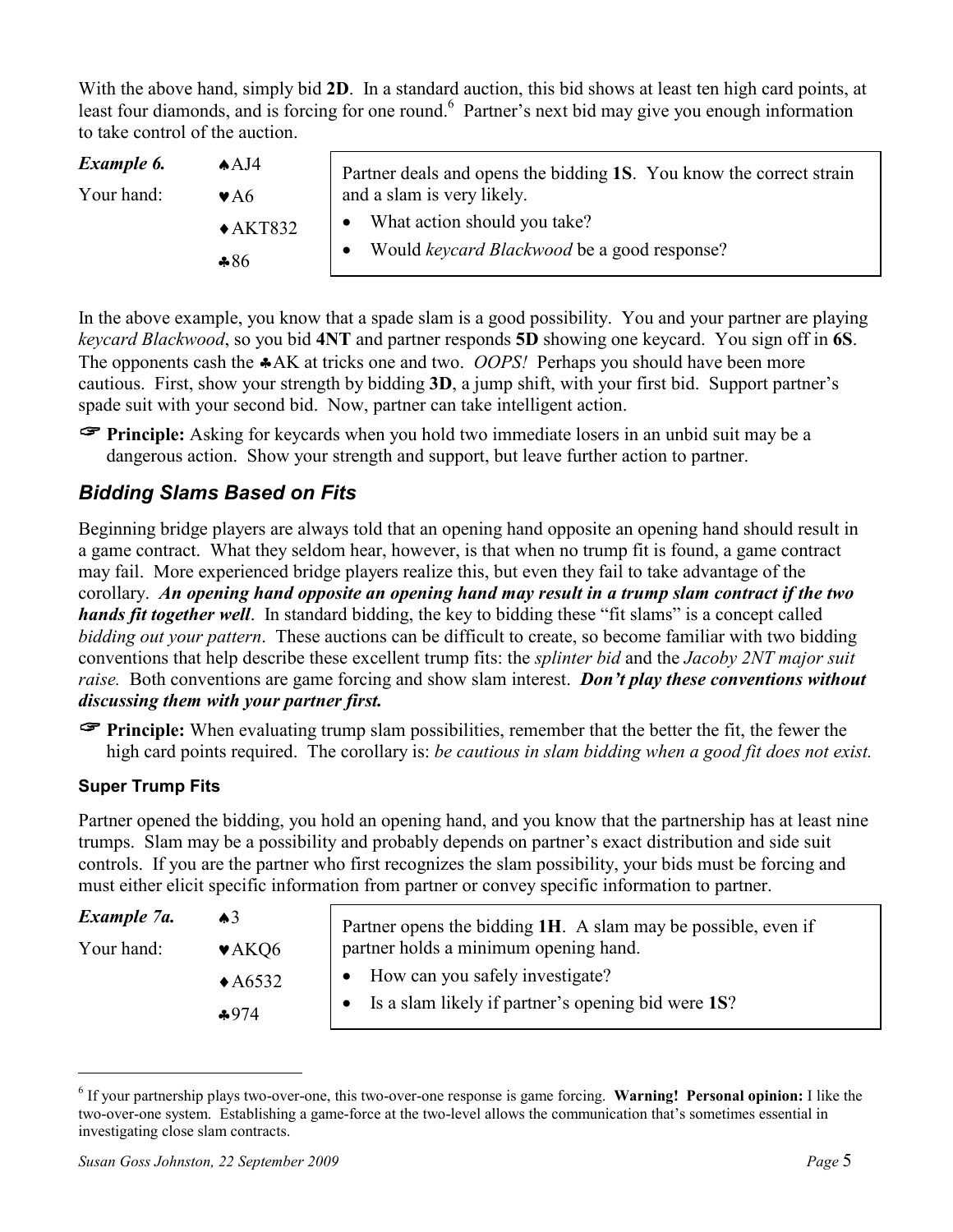What are the positive features in this hand? (1) Four wonderful trumps; (2) a singleton spade; and (3) a five-card side suit headed by the ace.

What are the weaknesses in this hand? (1) Three losing clubs; (2) the five-card diamond suit doesn't look like a great source of tricks.

- Standard auction: With three immediate losers in the club suit, *Blackwood* is not a safe auction. Bid 2D and plan to keep the bidding open until you can visualize partner's hand. Keep in mind, though, that partner's trumps are terrible! If you simply jump to 4H with your second bid, partner will pass.
- **Principle:** Do not invite game or slam contracts when your trumps are great. Trump quality is one of the factors partner considers when accepting invitations. Partner will devalue his or her hand if the trump suit is poor.

#### Jacoby 2NT Response

Hands of opening strength and at least four-card trump support opposite a partner who has opened one of a Major suit are very strong playing hands. If your hand fits this description and you want to control the auction, consider using the Jacoby 2NT response.

- Partner opens 1H or 1S.
- You respond 2NT, which must be *alerted* as conventional, is *forcing to game*, shows at least fourcard trump support and a hand you were planning to open, and you ask partner to describe his distribution and his strength with his next bid.
- Partner responds:
	- 3C, 3D, 3H (after 1S), or 3S (after 1H) showing a singleton or void in the suit bid.
	- 3 of the opening major showing extra trumps and extra values and implying no short suit.
	- 3NT shows a balanced hand with extra values.
	- 4C, 4D, or 4H (after 1S) shows a good, trick-taking five-card suit.
	- 4 of the opening Major shows a minimum opening hand with no extra distribution.
- All the preceding bids must be *alerted*!

Responding 2NT to partner's opening 1H bid is one of the options possible with the example hand.

- 1. What would you bid after partner's 3C response?
- 2. What would you bid after partner's 3NT response?
- 3. What would you bid after partner's 4H response?
- Principle: The Jacoby 2NT response both describes and asks for specific information. The 2NT bidder is usually the partner who must control the auction. It may not be the best choice if you don't know what to do over partner's likely responses.

### The Splinter Bid

 $\overline{a}$ 

The *splinter bid*, a *double jump shift* in your short suit, allows you to describe with one bid a hand with game-forcing values, four or more trumps, and a singleton or void in the bid suit. Note that the splinter bid is a conventional bid that requires an *alert* or a *delayed alert*.<sup>7</sup> Unlike the Jacoby 2NT bid, splinter bids can be used to show minor suit fits and can be used by responder or opener. Take another look at the example hand from opener's point of view.

If the splinter bid is a three-level bid, it must be alerted immediately. If the splinter bid is responder's first bid, it must be alerted immediately. If the splinter bid is a four-level bid **and** it is made at or after opener's second turn to bid, it requires a delayed alert. Inform the opponents at the end of the auction before the opening lead is made.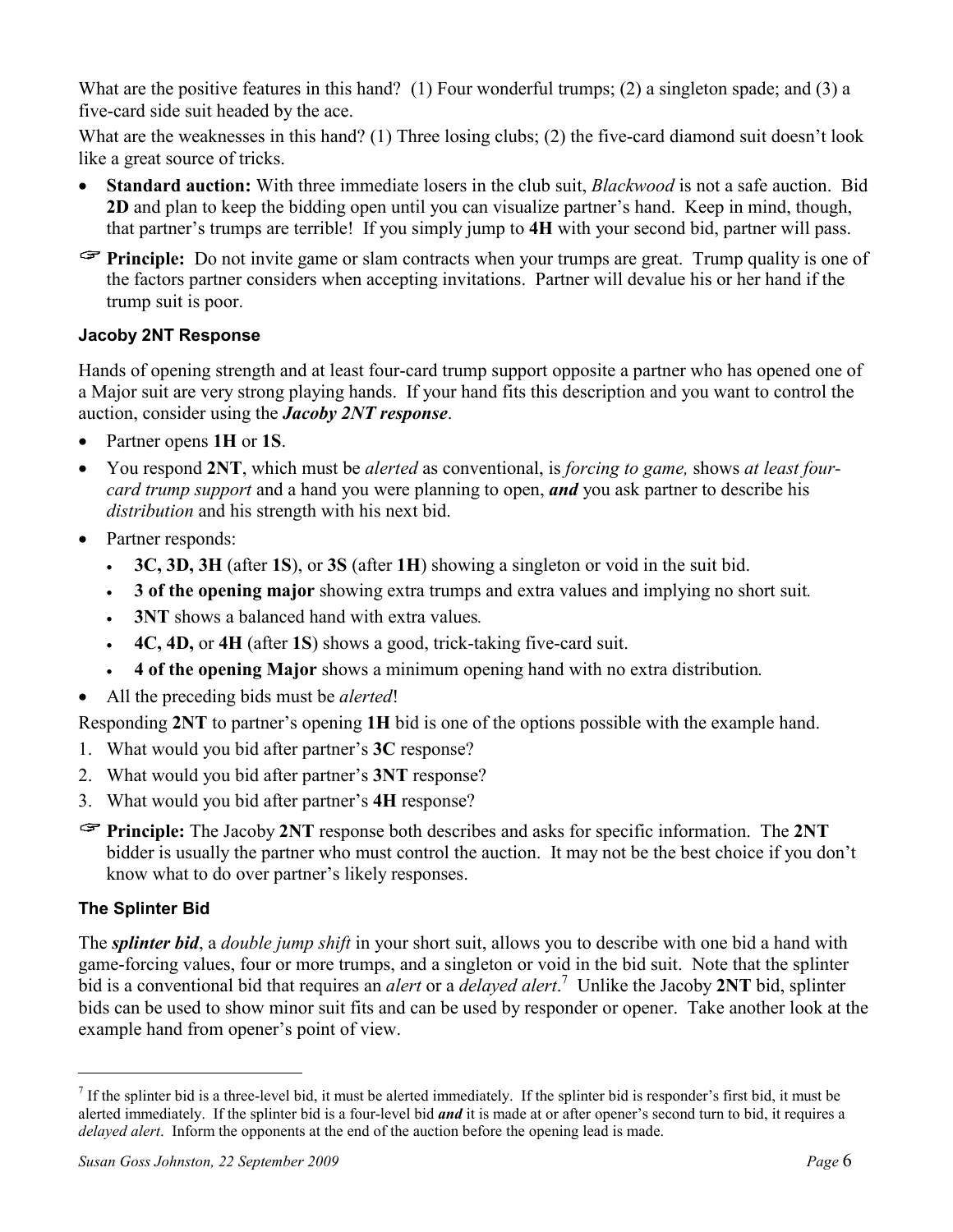| Example 7b. | $\triangle$ 872            | You open this lovely hand 1H. Partner's response, 3S, shows a |  |
|-------------|----------------------------|---------------------------------------------------------------|--|
| Your hand:  | $\blacktriangledown$ JT975 | singleton spade, opening values, and four or more hearts.     |  |
|             | $\triangle$ KQ             | Is a slam likely?                                             |  |
|             | A K2                       | What do you plan to bid?                                      |  |

 Principle: A splinter bid is descriptive only. The player making this bid usually passes control of the auction to partner.

 Principle: Bids other than the trump suit after the splinter bid or opener's response to Jacoby 2NT are usually treated as cue bids showing first-round control of that suit.

| Example 8a. | AQT3                          | In the example hand, you as dealer open the bidding $1C$ . Your                                                                              |
|-------------|-------------------------------|----------------------------------------------------------------------------------------------------------------------------------------------|
| Your hand:  | $\blacktriangleright$ A.5     | partner responds 1S. Your hand, already a good hand, just became a                                                                           |
|             | $\bullet 8$                   | game-forcing hand opposite a partner with only four spades and six<br>high card points. Opposite a partner with the appropriate cards, there |
|             | $\text{\textsterling}$ KQJT86 | are excellent slam prospects, but how do you tell partner?                                                                                   |

| <b>Possible standard auction: 1C</b> Pass 1S Pass |            |  |
|---------------------------------------------------|------------|--|
|                                                   | 4S Pass ?? |  |

This tells partner your hand contains four spades and about twenty support points. Partner may explore for slam with general values, but will pass with the majority of hands.

| <b>Standard splinter auction:</b> | 1C - | Pass 1S            | Pass |
|-----------------------------------|------|--------------------|------|
|                                   |      | 4D! Pass ??        |      |
| <b>Splinter variation:</b>        |      | 1C Pass 1S         | Pass |
|                                   |      | <b>4C!</b> Pass ?? |      |

Opener's double jump in the original suit shows a very specific hand type. Opener is promising a hand with a six-card or longer suit with at most one loser, four-card trump support for responder's suit, and at least twenty support points. This bid must be alerted.

| Example 8b.     | $\triangle$ K8652 | If this were your hand, can you visualize the slam possibilities after<br>opener's splinter response? |
|-----------------|-------------------|-------------------------------------------------------------------------------------------------------|
| Partner's hand: | $\mathbf{v}$ 3    |                                                                                                       |
|                 | $\triangle$ T743  |                                                                                                       |
|                 | AA72              |                                                                                                       |
|                 |                   |                                                                                                       |

### Two-suited Fits

You and partner both hold opening hands and the bidding has uncovered a *two-suited fit*, at least eight cards in each of two suits. With the proper controls, these hands are likely to take twelve or thirteen tricks.

| Example 9.<br>Your hand: | AQT93<br>$\blacktriangledown$ KQ86<br>$\bullet$ 6 | You open the bidding 1S and partner responds 2H. You raise to 3H<br>and partner now bids 3S. You and partner both know that a two-<br>suited fit exists. |
|--------------------------|---------------------------------------------------|----------------------------------------------------------------------------------------------------------------------------------------------------------|
|                          | $\cdot$ K75                                       | Should slam be investigated?                                                                                                                             |
|                          |                                                   | If so, what information do you need?                                                                                                                     |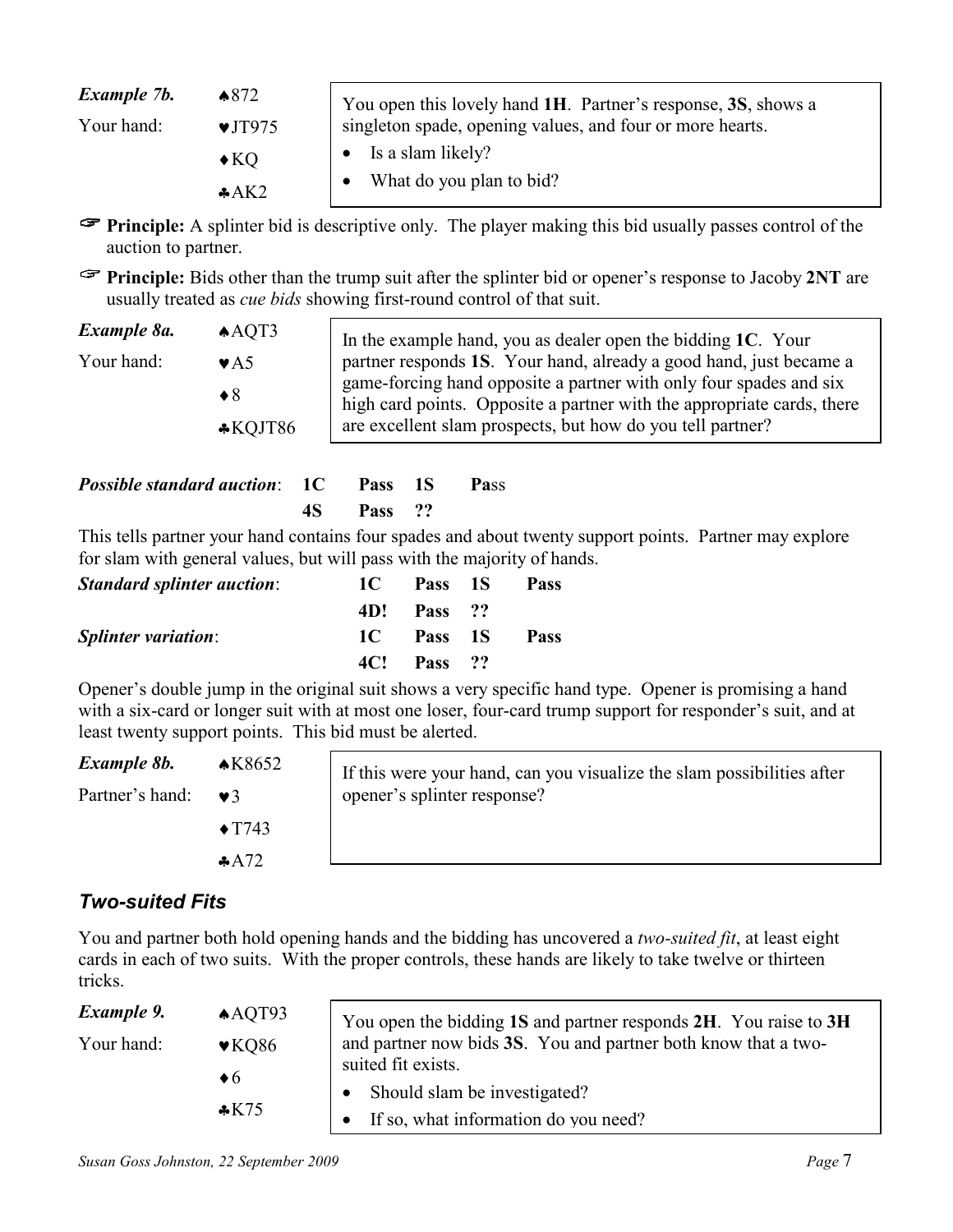**Principle:** When the partnership has agreed on a trump suit, but neither hand is known to be strong, bids in new suits are treated as game tries. Game tries are forcing bids, game-seeking, and in certain sequences may be slam-seeking. The type of game tries played must be discussed.<sup>8</sup> Without discussion, game tries are natural, but may show a three-card fragment.

 $\mathcal F$  Principle: When choosing the trump suit, remember that a hand played in a 4-4 trump fit frequently takes one trick more than the hand played in a 5-3 trump fit.

Consider the bidding from the example hand. Partner's 2H bid shows at least four hearts and at least ten high card points. His 3S rebid promises at least three spades and game-forcing values.<sup>9</sup> Partner has made no effort to take control of the bidding. Your next call is very important.

- 4S shows game interest only and sets the trump suit.
- 4H shows game interest only and sets the trump suit.
- In a game-forcing auction after trump suit agreement, the bid of a new suit is commonly treated in one of two ways: as a cue bid showing first round control in the bid suit, or as a natural suit bid showing at least three cards in the bid suit. Regardless of treatment, this new suit is forcing and slam-seeking.<sup>10</sup>
- 4NT is Blackwood. If the partnership is using *keycard Blackwood*, the trump suit is the last naturally bid suit or the last agreed-upon suit, spades in this auction. Because the king of the second suit is also very important, many players consider it a sixth keycard when responding. The Blackwood responses are the same, regardless of the addition of a sixth keycard.<sup>11</sup>
- **Pass** is not an option.
- Principle: Fit slams depend upon exact patterns and controls. They are difficult to bid with standard methods unless the partnership understands the concepts of forcing bids and pattern-showing auctions.

### The Reverse Bid

 $\overline{a}$ 

A reverse bid is a two-level rebid by opener in a suit higher ranked than his opening suit. This bid shows a hand of no trump opening strength, about 15 to 18 high card points, with unbalanced distribution, a singleton or void. Reverse bid auctions may be the most confusing auctions in existence. Navigating them successfully usually requires much partnership discussion. The following points present simple reverse bidding principles, but there are many variations in use.<sup>12</sup>

- A reverse bid is a *one round force*.
- The auction must proceed until a three-level contract is reached.
- All new suits by responder are forcing for one round.

<sup>&</sup>lt;sup>8</sup> Possible options include *help-suit game tries, short-suit game tries, and Kokish game tries. Unless the game try tends to* promise at least three cards in the bid suit, it must be alerted.

 $\rm{P}$ Regional variations exist in which the 2H bid promises five hearts. When a two-suited fit exists, even a normally invitational hand becomes game forcing. This bid may be played as invitational, but only if the partnership has agreed on this treatment. Note that when playing two-over-one, partner's initial 2H bid establishes a game-force. In game-forcing sequences, direct jumps to game show minimum values.

 $10$  Without discussion, I assume the new suit bid shows first-round control. This assumption is stronger if the cue-bidder is known to hold a strong hand.

<sup>&</sup>lt;sup>11</sup> The partnership must agree on the best method to set the trump suit when using *keycard Blackwood* and on whether or not to consider the sixth keycard after the auction has revealed a two-suited fit.

 $12$  The definition of what constitutes a reverse bid may change in some two-over-one system sequences. Discuss these with your partner.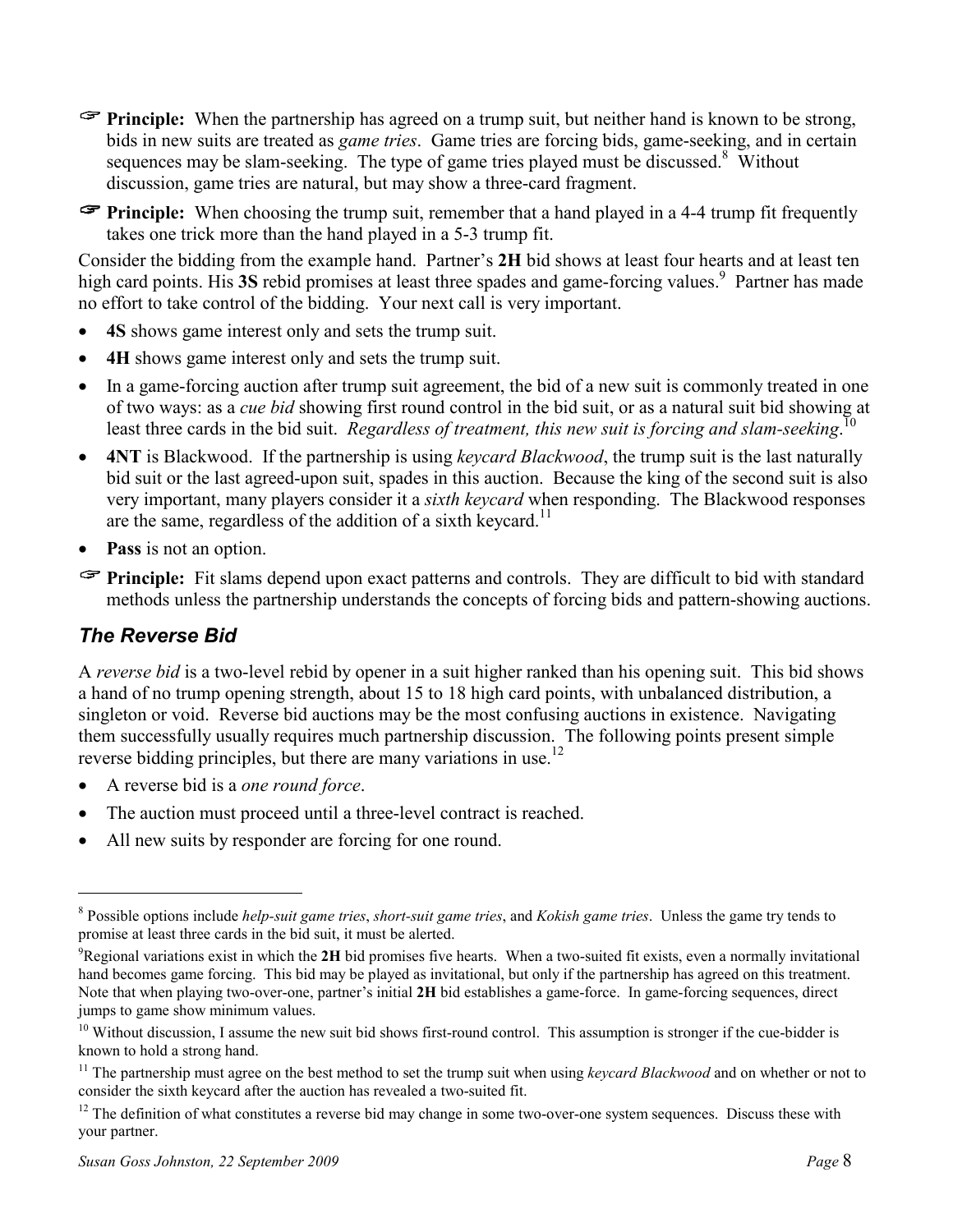• Opener's third bid completes the description of his or her hand. It usually indicates a *three-card suit.* 

| Example 10.<br>Your hand: | $A$ K <sub>76</sub><br>$\blacktriangledown$ 43<br>$\triangle$ Q853<br>$*K97$ | Partner opens the bidding 1C. You plan to search for a game level<br>contract, probably in spades or no trump. You elect to respond 1S.<br>Partner now rebids 2D.<br>Do you see any slam possibilities? |
|---------------------------|------------------------------------------------------------------------------|---------------------------------------------------------------------------------------------------------------------------------------------------------------------------------------------------------|
|---------------------------|------------------------------------------------------------------------------|---------------------------------------------------------------------------------------------------------------------------------------------------------------------------------------------------------|

Partner's rebid of 2D is a *reverse bid* and indicates a hand that is unbalanced and contains one trick more than an opening hand. You are the partner who should now see the possibility of a slam, and the most important information you need from partner is his exact distribution. If partner holds a singleton heart, the slam is assured. If partner's singleton is in spades, problems may exist with the slam contract. Continue the description of your hand. Bid 2NT to show your shape and allow partner to complete his pattern.

| <i>Auction 1</i> : 1C |        | <b>1S</b> | <i>Auction 2</i> : 1C |        | 18  |
|-----------------------|--------|-----------|-----------------------|--------|-----|
|                       | 2D     | 2NT       |                       | 2D     | 2NT |
|                       | $3S^*$ |           |                       | $3H^*$ |     |

Partner's hand in Auction 1 probably contains three spades, one heart, four diamonds, and five clubs. The two hands combined have only one possible heart loser, so a Blackwood bid is a safe option. The second auction shows the same minor suit distribution, but partner now holds three hearts and one spade. If you feel slam is unlikely, bid **3NT**. If you want to make a *mild slam try*, bid **4D**. Partner can now cue bid or ask for aces with 4NT.

### Slam Bidding in Competitive Auctions

If the opponents compete when you and partner are investigating slam possibilities, they usually hold highly distributional hands. In fact, opponents may *jam the auction* very quickly to the five-level, removing many tools from your bidding arsenal. Alternative tools exist to handle most competitive problems.

| <b>Problem 1:</b> North | East | South | West |
|-------------------------|------|-------|------|
|                         | 3D   | 4D    |      |

The 4D bid is a *cue bid*. In competitive auctions, cue bids are considered one-round forces. Partner has a good hand, wants to let you know that fact, and wants more information from you. If you and partner have agreed upon a trump suit, a cue bid of the opponent's suit shows first round control of that suit.

| <b>Problem 2:</b> North |            | East        | South         | West |
|-------------------------|------------|-------------|---------------|------|
|                         |            | <b>Pass</b> | $2\mathrm{S}$ | 4D   |
|                         | <b>4NT</b> | 5D          |               |      |

Partner obviously has a good hand and is interested in slam despite your single raise. The 4NT is Blackwood, but the 5D bid has taken away your responses. Most players play **D0P1** in this situation. The acronym stands for "Double with zero; pass with one." This has been modified to handle keycard Blackwood responses to mean "Double with a first level response; pass with the second level." Assume you and partner are playing keycard Blackwood, in the given example,

- Double if you hold zero or three keycards. (Could you hold three keycards in this example?)
- Pass if you hold one or four keycards.
- Bid the next level with two keycards without the queen of trumps. In this sequence, bid 5H.
- With two keycards and the queen of trumps, bid another level higher. In this sequence, bid 5S.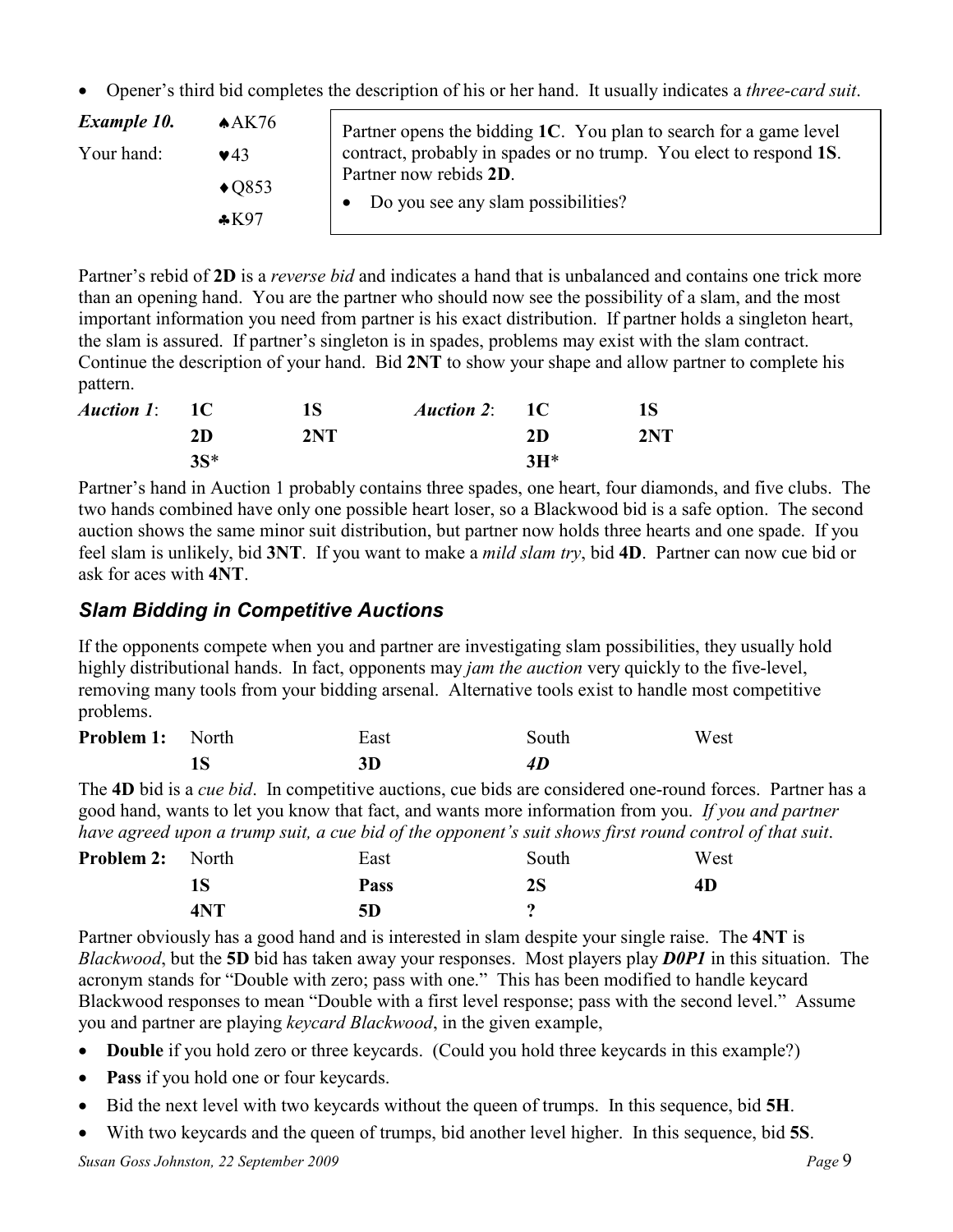There is a rationale behind these responses. With no keycards in responder's hand, the partnership may have difficulty making a high-level contract. The biggest score may be obtained by setting the opponents in a doubled contract. With one keycard in responder's hand, the partnership will be safe at the five-level if partner chooses to compete and will set the opponents easily if partner chooses to double. Holding two keycards, slam is a good possibility.

| <b>Problem 3:</b> North |             | East      | South       | West |
|-------------------------|-------------|-----------|-------------|------|
|                         | 3D          | 3S        | <b>Pass</b> | 48   |
|                         | <b>Pass</b> | <b>5S</b> |             |      |

Partner just made a free bid of the major trump suit at the five-level. Obviously partner is interested in a slam contract, but what is partner's question? If this were a constructive auction, partner would be asking about trump quality, but this is a *competitive auction*. In a **competitive auction, freely bidding five of a** major trump suit *asks partner for controls in the opponent's suit*. Partner should take one of the following actions:

- Bid seven of the major with first and second round control of the opponent's suit;
- Bid six of the major with first round control or a singleton in the opponent's suit;
- Bid six of the major with a *sure* second round control;
- Pass without first or second round control of the opponent's suit.

| <b>Problem 4:</b> North |    | East      | South | West |
|-------------------------|----|-----------|-------|------|
|                         | 3D | 3S        | 4D    | 48   |
|                         | 5D | <b>5S</b> |       |      |

Does partner's **5S** bid ask for controls in the diamond suit? No. The **5S** bid is not a *free bid*. North's bid has forced partner to bid at the five-level. If you pass and partner takes twelve tricks, compliment the opponents on their excellent bidding. If you choose to bid 6S and partner goes down, compliment the opponents. There is no foolproof bidding system, especially when the opponents enter the fray.

### The Slam-bidding Process: Summary

- Good partnership communication in slam bidding is imperative, but miscommunication does occur, even in the best of partnerships. When discussing a miscommunication after the game, the proper phrase is not, "You should have done;" it is, "What should we do in this situation next time?"
- Determine the correct *strain* first; then determine the best level.
- If you know slam is possible *and* you know what question(s) to ask, *take control of the auction* and ask your question.
- If you know slam is possible *but* do not know what question(s) to ask, *simply make descriptive and* forcing bids.
- If partner's bid asks you a question, partner has control of the auction. Simply answer partner's questions.
- If partner's bid is descriptive and forcing, respond with a further description of your hand, *unless you* are ready to take control of the auction.
- $\mathcal F$  Final principle: Although conventions may be useful, visualization and judgment will always be the most important elements in successful bidding, whether part-score, game, or slam.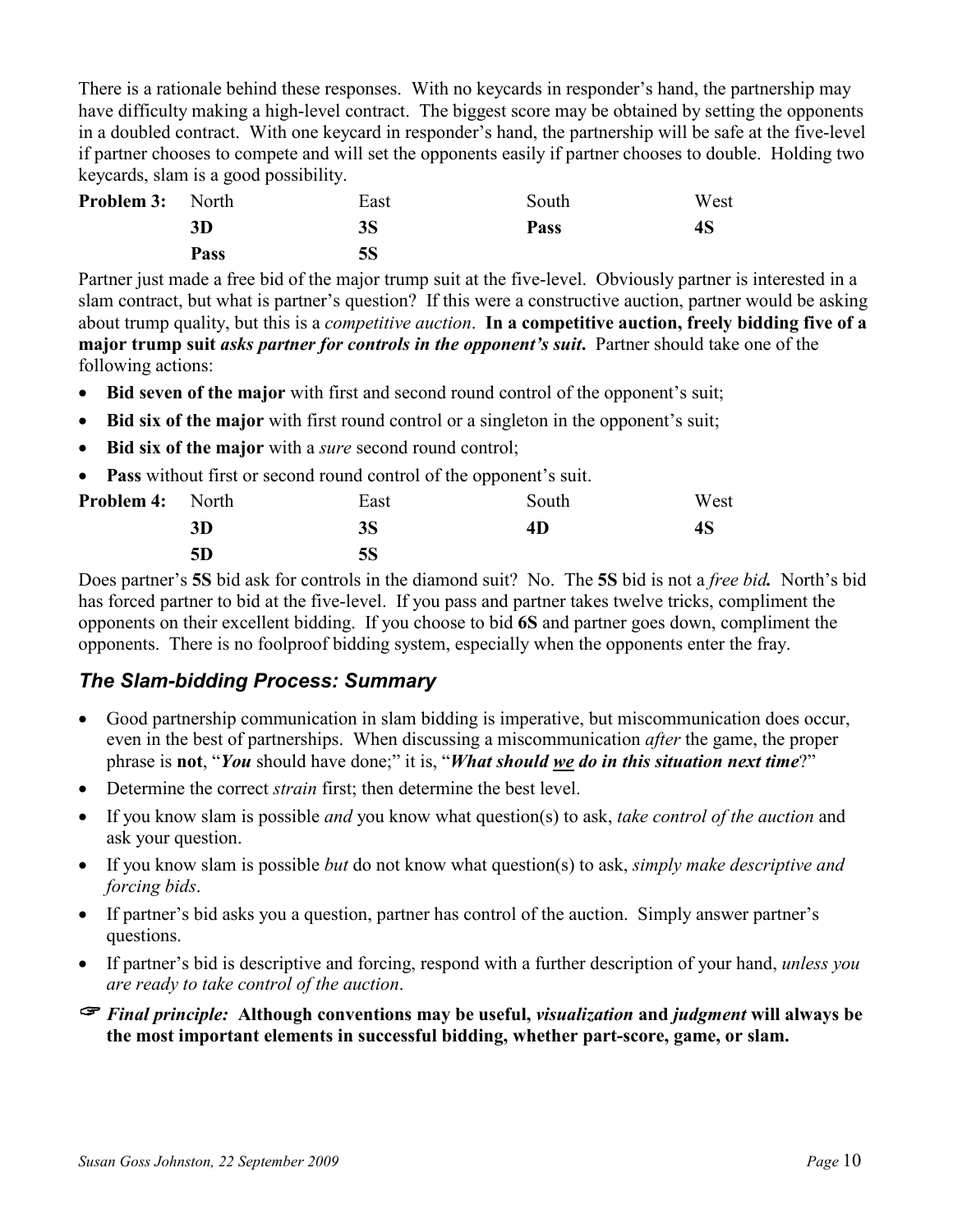# Slam-bidding Tools: A Summary

- $\bullet$  4C is Gerber if
	- it's a jump after a no trump bid; or
	- partner opened 1NT or 2NT *and* no suit has been agreed upon, i.e. bid and raised.
- **4C** may be *Gerber* if:
	- partner opened 3NT and you and your partner have agreed to use 4C as Gerber in this auction.
- $\bullet$  4C is not Gerber if:
	- neither partner has bid no trump; or
	- clubs were bid naturally, it is not a jump, *and* neither player has shown a strong hand.
- **4NT** is quantitative if:
	- partner opened 1NT or 2NT and no suit has been agreed upon; or
	- partner signs off in 3NT and no suit has been agreed upon.

Note that some partnerships respond to the bid of  $4NT$  as if it were (keycard) Blackwood if they intend to accept the invitation to slam.

- 4NT is (keycard) Blackwood if:
	- it's a jump and neither partner has shown a balanced hand by bidding no trump; or
	- a suit has been bid and raised; or
	- one partner is known to hold a strong, suit-oriented hand.
- A bid in a new suit is a *cue bid* showing suit controls if:
	- at least one hand is known to be strong *and* a trump suit has been agreed upon; *or*
	- a game-forcing auction has been established *and* a trump suit has been agreed upon *and* the partnership has agreed to this treatment.

Implication: Partner is investigating a slam, but holds a void or two immediate losers in an unbid suit.

- A bid in a new suit shows a real suit or suit fragment if:
	- no suit has been agreed upon; *or*
	- a game-forcing auction has *not* been established, *but* a trump suit has been set *and* the partnership plays no conventional game tries; the bid is forcing for one round.
- A bid in a new suit may be a *fragment* (three cards) if:
	- the bidder has already shown two other suits.

Implication: Partner is investigating a fit slam and wishes to show a singleton or void in his or her unbid suit.

- In a competitive auction, the bid of the opponents' suit is a *cue bid*.
	- It shows strength and asks for a further description of partner's hand *if no suit has been agreed* upon. Suit agreement is implied if the cue bid is at a high level.
	- It shows first round control of the opponents' suit *if trump suit agreement exists*.
- A jump shift shows where the muscle is, not where the suit is. It guarantees a real suit only when it's responder's first bid. It is unconditionally game forcing!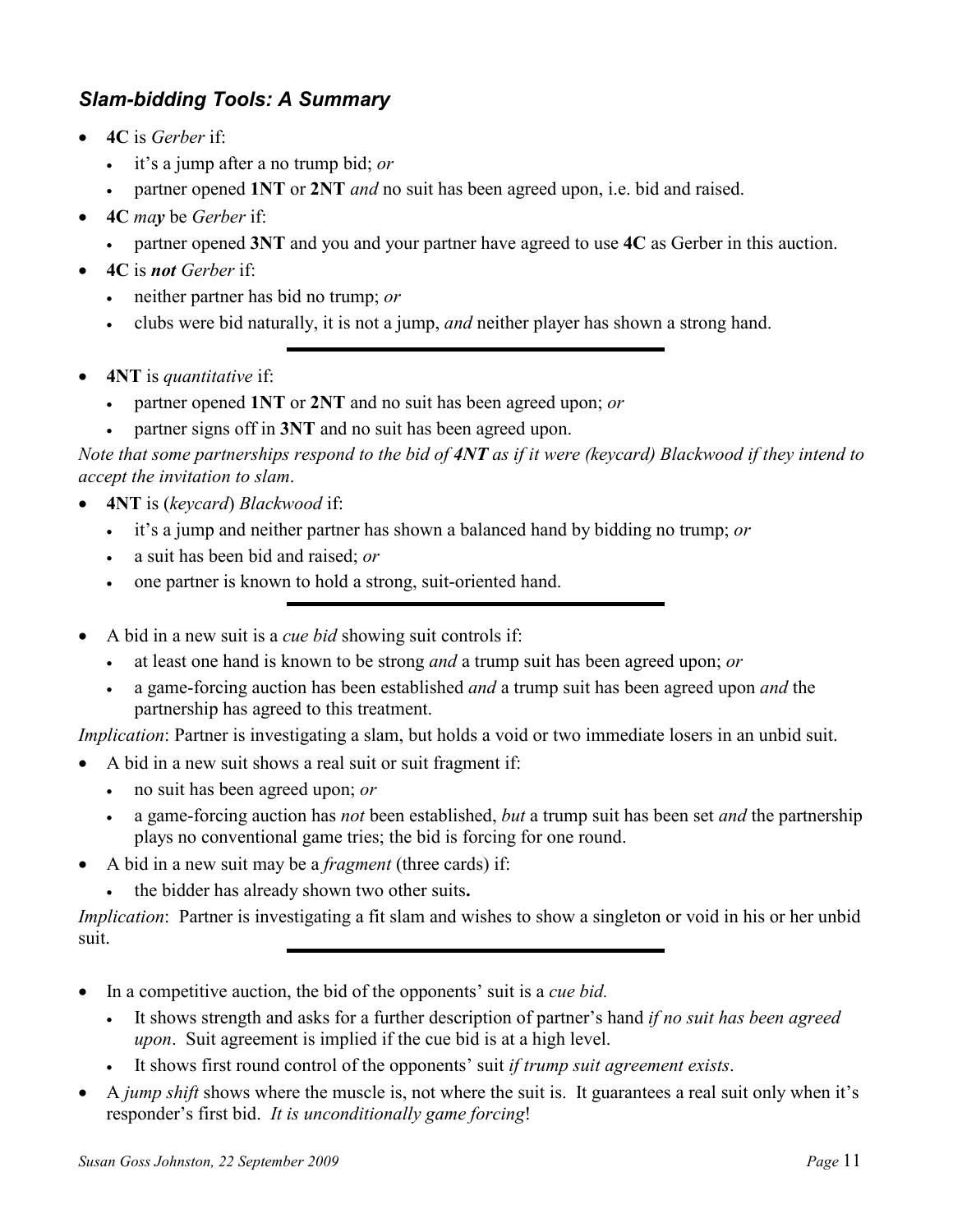- A *five-level trump bid* asks trump quality if:
	- it is a major suit *and* there has been no competition.

Implication: Partner has control of all other suits and a likely source of tricks.

- A *five-level trump bid* asks for controls in the opponents' suit if:
	- $\bullet$  it is a major suit *and* it is a *free bid*, i.e. not forced by the competition.

Implication: Partner has two losing tricks in the opponents' suit.

# Practicing Your Slam-bidding

Slam hands occur infrequently, so it's not easy to become comfortable with the fine judgment required or the specialized bidding tools. There is a way for you and your partner to practice, however. First, remove all twos through fives in the deck. Then deal thirteen cards to you and partner and bid as if the opponents are passing throughout. This greatly increases the likelihood of a slam and allows you and partner to practice bidding with strong hands.

### Useful Conventions

Warning! Personal opinion: Playing too many conventions may actually interfere with a player's ability to visualize hands, but some conventions have proven their value in bidding – and avoiding – close games and slams.

- If your partnership does not play some form of *keycard Blackwood*, add it to your bidding arsenal. The 1430 version has two slight advantages: it allows an extra queen ask and it's easier to remember. Add the concept of a sixth keycard when the Blackwood bidder has shown a two-suited hand. Of course, Gerber is necessary. A keycard variation may be helpful, but when and how it's used must be carefully discussed.
- Locating shortness is essential in accurately bidding fit slams. Splinter bids and the Jacoby 2NT response to a major suit opening are very effective tools in describing both distribution and strength. I recommend adding them to your bidding arsenal.
- To visualize a slam, it's sometimes necessary to make a temporizing and forcing bid. That bid is not always easy to find. New minor forcing and fourth suit forcing help solve this problem.

There are many ace-asking tools that you can add to Blackwood and Gerber. In my opinion, they have limited utility, but each variation has strong advocates. Possibilities include, but are not limited to, Exclusion Blackwood, Minorwood, Redwood, Doublewood, and Rolling Blackwood. Use a Google search or look them up in a convention book.

### Bibliography

- Bergen, Marty. Points Schmoints! Bergen's Winning Bridge Secrets. Stamford, Connecticut: Magnus Books, 1995.
- Bergen, Marty. Slam Bidding Made Easier. Palm Beach Gardens, FL: Bergen Books, 2008..
- Blackwood, Easley. Blackwood on Slams. Englewood Cliffs, N.J.: Prentice-Hall, 1970.
- Kantar, Eddie. Roman Keycard Blackwood: Slam Bidding for the 21<sup>st</sup> Century. Toronto: Master Point Press, 2004.

Kearse, Amalya. Bridge Conventions Complete. Louisville, KY: Devyn Press, 1990.